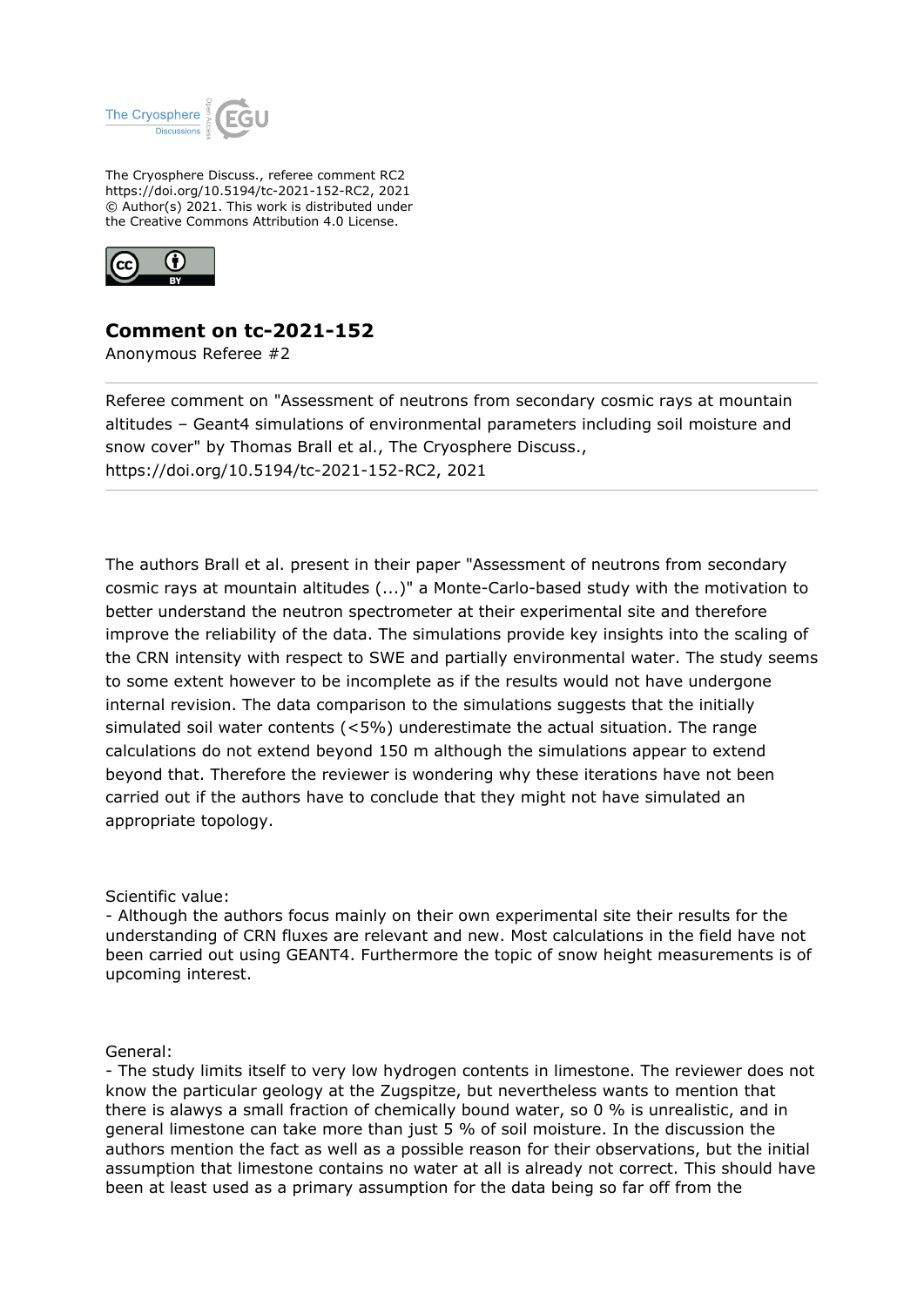simulations for example for the thermal neutrons.

- the US Standard Atmosphere 1976 does not contain argon. The thermal capture cross section of argon however is not negligible for thermal neutron studies. Furthermore there seems to be no air humidity involved, which is also relevant for the overall neutron flux. - The fact that the high-energy neutron flux changes in the slanted geometry as well, it seems that the 'flux reduction' is an entirely cos(angle) geometrical effect due to inclining the flat scorer. Or do you state that a volumetric detector would still measure that difference?

- why have the homogeneous calculations not been carried out with periodic boundary conditions?

- There are no statements about statistical uncertainties. This should be corrected.

- There is a conceptual problem in the distance contribution calculations: Firstly, neutrons scatter in the atmosphere - soil interface several times. Placing a circle in a vacuum is not equal to analyzing the distance contribution in an infinite scenario. Neutrons might originate from a distance within 5 m scatter around and then reach the scorer. If you replace everything around the radius of interest with vacuum you inhibit this process. That may be less relevant for 100 m or 200 m but for small radii it is definitely a misrepresentation. Secondly, as the cited literature values provide significantly larger origin distance values for the 86 % quantile it seems incorrect that the authors simply stop their analysis at 150 m and normalize that to 1. It is not clear how much the flux would increase beyond 150 m and the provided data points already by optical inspection clearly show a trend which indicates that 150 m is definitely not 100 %. Therefore the authors should extend their distance calculation at least by a factor of 2 or 3 and/or use an 'infinite' soil as a reference value for 100%.

Misc:

- in section "3 Results and Discussion" there is a 3.1 with subsequent subsections but no 3.2

- the differential neutron flux is stated in units of per cm^2 not per cm as most plots show - why do the authors set variables like in the polynomials in italic whereas others like the energy E is not?

- the term intensity is used in the introduction but not in the rest of the manuscript. In the later sections the terms flux, fluence and fluence rate (which equals flux) are used in a maybe not so clearly distinguishable way.

- the plots are tiny (!). The reviewer would be surprised if the authors can read values properly from the graphs when printed on A4.

## References:

- some previous works which are relevant to this study are missing, that might be seen optional, however, the authors seem to be quite keen on citing their own works, so a more balanced reference list would be advised. The following works can be taken into account:

- Hendrick 1966 10.1103/PhysRev.145.1023 - probably the first source to discuss the neutron flux relation with respect to soil moisture

- Kodama 1980 10.1016/0165-232x(80)90036-1 - first application of CR neutrons to measure snow

- Schattan 2017 10.1002/2016WR020234 and Schattan 2019 10.1029/2019WR025647 above-ground neutron measurements of snow water

- Desilets 2010 10.1029/2009WR008726, Franz 2013 10.5194/hess-17-453-2013, Koehli 2021 10.3389/frwa.2020.544847 above-ground neutron intensity relation

- Desilets 2013 10.1002/wrcr.20187 followed by the mentioned Koehli 2015 for the CR footprint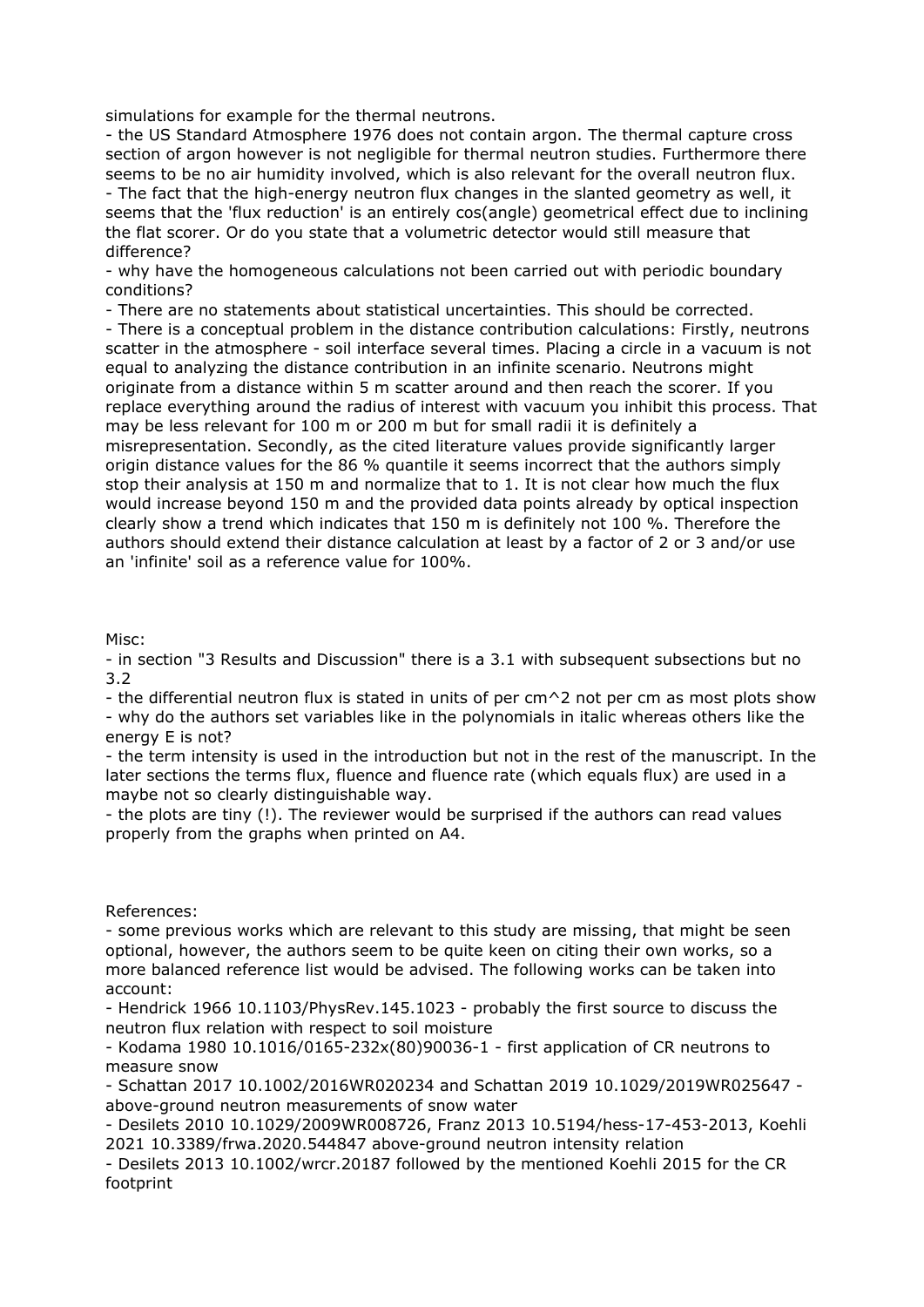- Sato 2006 10.1667/RR0610.1, Sato 2015 10.1371/journal.pone.0144679 and Sato 2016 10.1371/journal.pone.0160390 for CRN flux above the ground (PHITS) - maybe Nesterenok 2013 10.1016/j.nimb.2012.11.005 for CRN flux using GEANT4

Abstract:

- L4: "To investigate the impact of these parameters, Geant4 Monte Carlo simulations were carried out." - It should be mentioned that in particular 'these parameters' are snow cover.

Introduction:

- L30: "due to its large elastic scattering cross section" - and equal mass of projectile and target

- L43: as a sidenote: it was not just Hess, in the years 1910-1914 a series of balloon flight radiation measurements were carried out by Wulf, Gockel and Hess

- L45: It is unclear which reference the author means, but the IGY was presented as early as 1953 (10.1103/PhysRev.90.934)

Simulation Geometries:

- L113: Sentence incomplete

Difference between horizontal and slanted soil:

- Fig. 3 might be omitted. The influence of a snow water layer is shown more clearly in Fig. 4 and the slanted geometry has no other effect than changing the rates.

Influence of snow height on neutron flux spectra:

- L148: There is a vagabond "Simulations" which may in combination with the later appearing "Interpretation in terms of thickness of water layer" be meant as a section. As your section layout in 3. is anyway not carried out properly, see above, subsubsection might be introduced here.

- L159: "In contrast, for high-energy cascade neutrons, this decrease is small and amounts only to about a few percent" - shouldn't the high energy part be nearly entirely be oriented in forward direction? At such high kinetic energies the backward direction is heavily suppressed - which might be represented by the data as well.

- the results presented in Fig. 5 are indeed quite relevant to the field. They should be discussed in more detail. However, it would be more appropriate to plot the results from for example the 5 % soil moisture runs as 0% water in soil and air constitutes an extreme and unrealistic scenario.

- L210: Schattan 2017 and 2019 showed that homogeneous and inhomogeneous snow distributions do not show the same response. That means that for patchy snow cover the SWE values you state might correspond to an effective SWE but not to the actual one.

Humidity of Limestone:

- it should be more correctly called moisture instead of humidity

- Fig. 12 (right) the y-axis range should be reduced in order to stretch the scaling of the